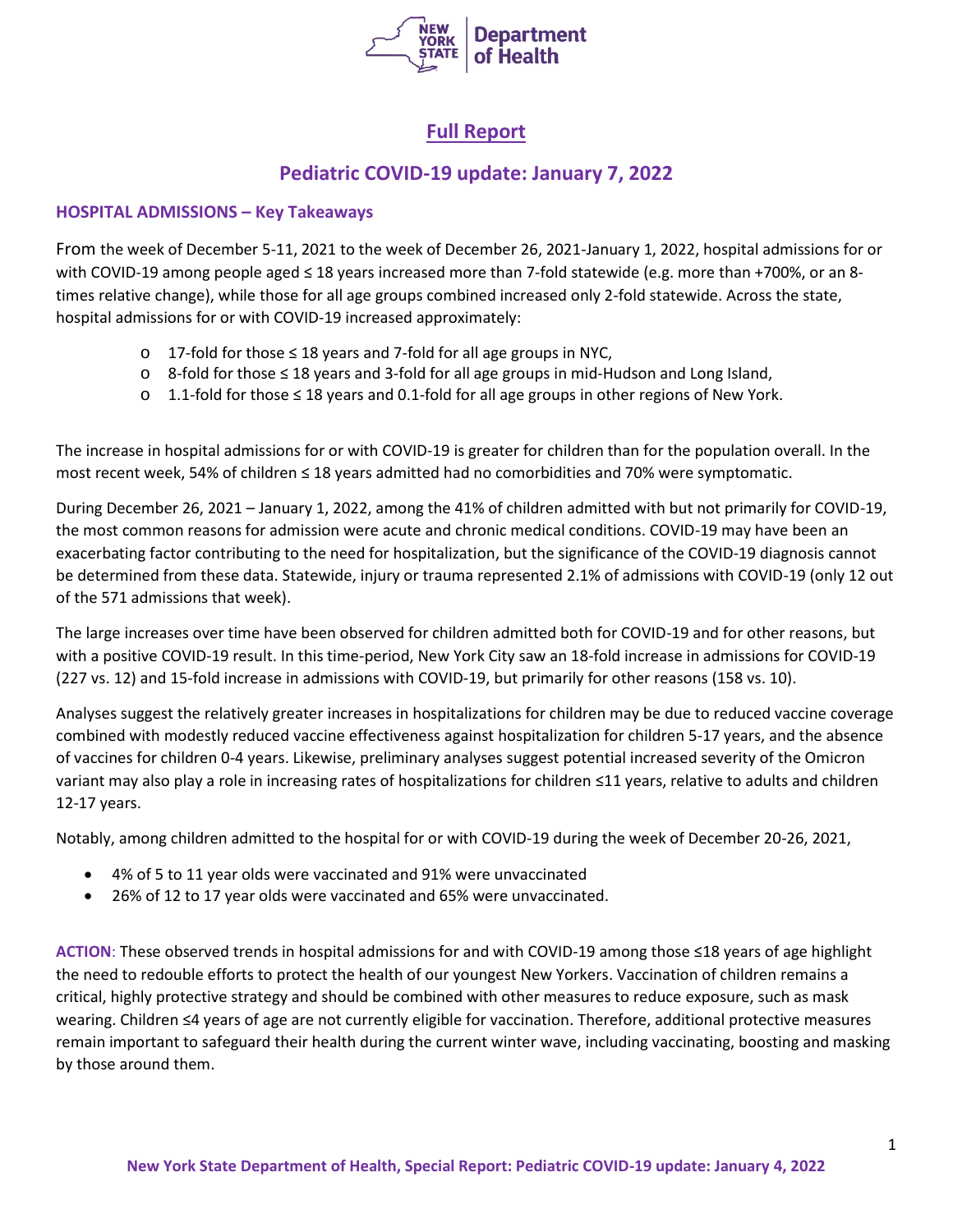

### **HOSPITAL ADMISSIONS –** *Additional Details*

As Table 2 shows, the highest rate of hospitalization is among persons ≥65 years. Older age is a risk-factor for severe COVID-19 and this group has been disproportionally affected by severe disease throughout the pandemic.

In contrast, despite lower absolute rates of hospitalization, the most rapid relative increases in hospitalizations have been observed for children ≤ 18 years (Table 2, Figure 3).

Among children, rates have grown fastest for ages 0-4 years, a group that remains ineligible for vaccination. The January 1, 2021 7-day average hospitalization rate for children 0-4 years of 3.9 per 100,000 exceeds statewide average rates observed for all ages in mid-November 2021, indicating a high burden of hospitalization for this age group.

### *Table 2. COVID-19 new hospital admission rates by age, December 5, 2021 – January 1, 2022*

|                                            |      | 0-4 years                                           |      | 5-11 years   |      | <b>12-18 years</b>                                  |      | 19-64 years              |       | 65+ years    |  |
|--------------------------------------------|------|-----------------------------------------------------|------|--------------|------|-----------------------------------------------------|------|--------------------------|-------|--------------|--|
|                                            |      | Change since                                        |      | Change since |      | Change since                                        |      | Change since             |       | Change since |  |
|                                            | Rate | Dec. 5-11                                           | Rate | Dec. 5-11    | Rate | Dec. 5-11                                           | Rate | Dec. 5-11                | Rate  | Dec. 5-11    |  |
| December 5 - 11                            | 0.44 | $\hspace{0.05cm} -\hspace{0.05cm} -\hspace{0.05cm}$ | 0.18 | $- -$        | 0.13 | $\hspace{0.05cm} -\hspace{0.05cm} -\hspace{0.05cm}$ | 1.87 | $\hspace{0.05cm} \ldots$ | 7.62  |              |  |
| December 12 - 18                           | 0.56 | $+29%$                                              | 0.19 | $+5%$        | 0.34 | $+153%$                                             | 2.17 | $+16%$                   | 7.94  | $+4%$        |  |
| December 19 - 25 (excl. 25 <sup>th</sup> ) | 1.43 | +226%                                               | 0.42 | +130%        | 0.60 | +353%                                               | 2.78 | +48%                     | 8.70  | $+14%$       |  |
| December 26 - January 1                    | 3.91 | +791%                                               | 0.79 | +335%        | 1.52 | $+1,047%$                                           | 6.39 | $+241%$                  | 21.87 | +187%        |  |

*\* Rates are 7-day average admissions per 100,000*

## *Figure 3. Monthly trends in COVID-19 hospital admissions by age, focus on 0-18 years*

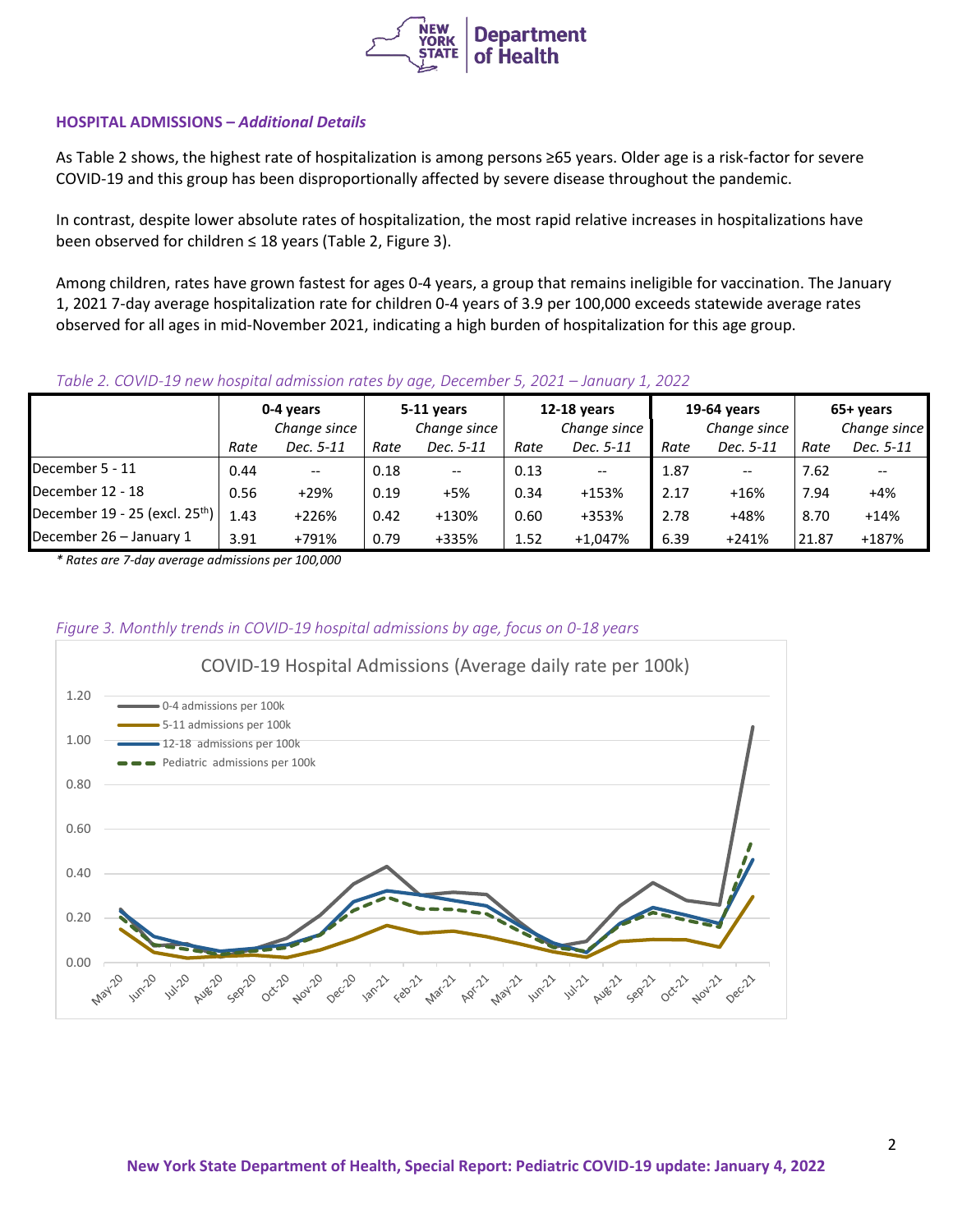

# **FULL REPORT**

# **Office of Public Health New York State Department of Health**

# Contents

| Vaccination: coverage, breakthrough infections and hospitalizations, and vaccine effectiveness 12 |  |
|---------------------------------------------------------------------------------------------------|--|
|                                                                                                   |  |
|                                                                                                   |  |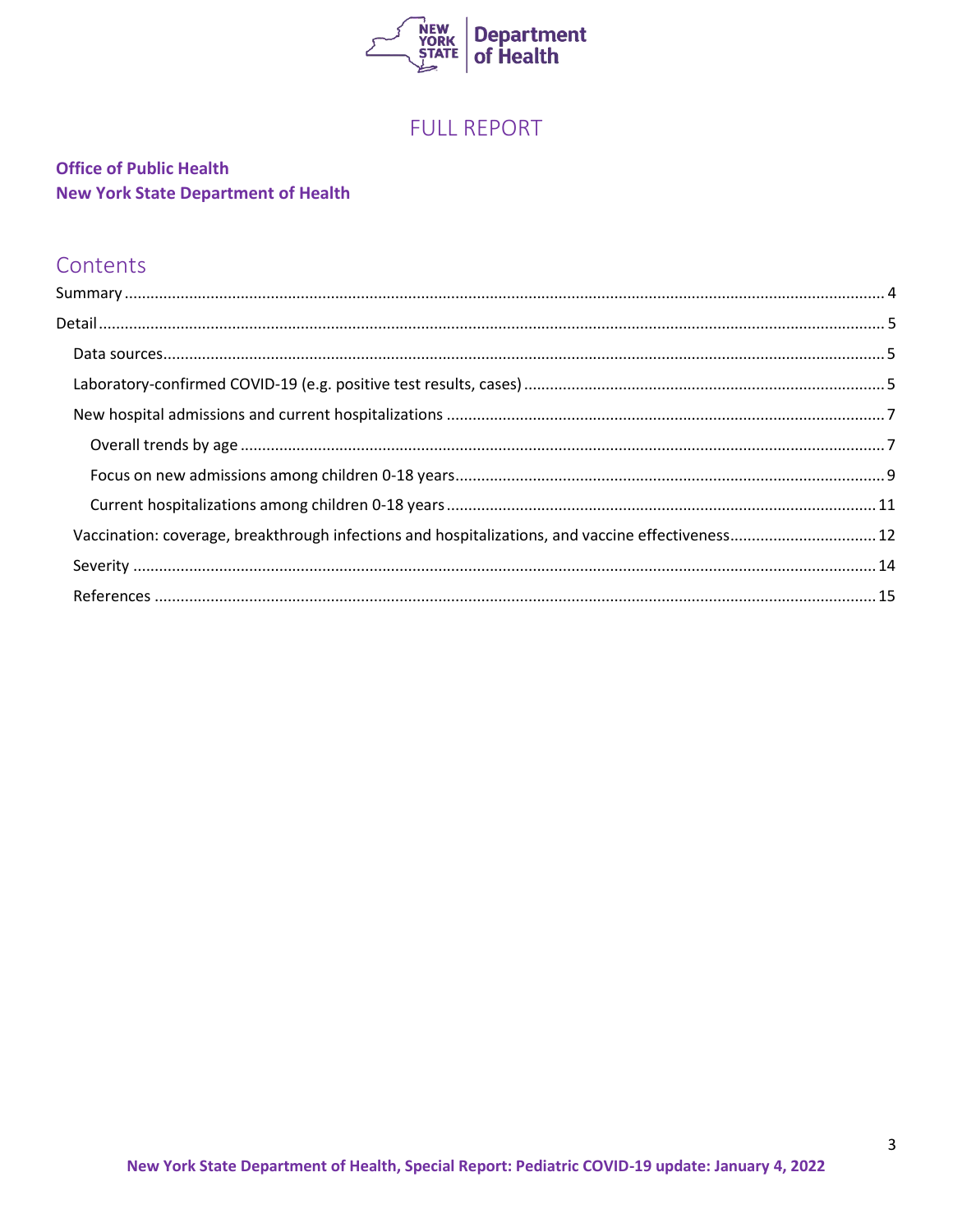

# <span id="page-3-0"></span>Summary

On December 24, 2021, the New York State Department of Healt[h issued a health advisory](https://www.health.ny.gov/press/releases/2021/2021-12-24_health_advisory.htm) regarding a rise in COVID-19associated hospital admissions for children due to and with COVID-19. This report contains a comprehensive update to the information in that advisory, through January 1, 2022.

## **Key findings include:**

- Cases are proportionally rising for all age groups; however, hospitalizations continue to increase fastest for children ≤ 18 years, particularly those 0-4 years, who remain unvaccinated.
- Between the week of December 5-11, 2021 and December 26, 2021-January 1, 2022, there was:
	- o A 17-fold increase in hospital admissions for persons 0-18 years in NYC, an 8-fold increase for mid-Hudson/Long Island, and a 1.1-fold increase in other regions. This yielded a statewide 7-fold increase in hospital admissions of people aged 0-18 years.
	- o During this same time period, admissions for all age groups rose approximately 7-fold for NYC and 2-fold statewide, illustrating the greater increase for children relative to the general population.
	- o During December 26, 2021 January 1, 2022, among the 41% of children admitted with but not primarily for COVID-19, the most common reasons for admission were acute and chronic medical conditions. COVID-19 may have been an exacerbating factor contributing to the need for hospitalization and cannot be determined from these data. Statewide, injury or trauma represented 2.1% of admissions with COVID-19 (only 12 out of the 571 admissions that week).
	- o The large increases over time have been observed for children admitted both for COVID-19 and for other reasons. In this time period, New York City saw an 18-fold increase in admissions for COVID-19 (227 vs. 12) and 15-fold increase in admissions for other reasons, but with COVID-19 (158 vs. 10).
- Across reasons for admission, COVID-19 symptoms were common, reported respectively for 71% and 70% of admissions in each of the previous 2 weeks statewide. About half of children had comorbidities.
- An analysis of breakthrough infections and vaccine effectiveness suggests that the relative increases in hospitalizations for children may be due to the combination of reduced vaccine coverage *and* modestly reduced vaccine effectiveness against hospitalization for children 5-17 years, relative to adults, and the absence of vaccine coverage for children 0-4 years.
- An analysis of hospital admission and case rates suggests that increased severity of the Omicron variant may also play a role in increasing rates of hospitalizations for children ≤11 years, relative to adults and children 12-17 years.

Together these findings suggest an important pattern of increasing severe COVID-19 disease in the pediatric population. This may be explained by a combination of lower full vaccination (and booster) coverage, changes in vaccine effectiveness, severity of the Omicron variant, and/or other factors. Nonetheless, these data support that to directly protect the health of our youngest New Yorkers, vaccination of children remains a critical, highly protective strategy and should be combined with other measures to reduce exposure, such as mask wearing. Children 0 to 4 years are not currently eligible for vaccination and such additional measures remain important to protecting their health during the current winter wave.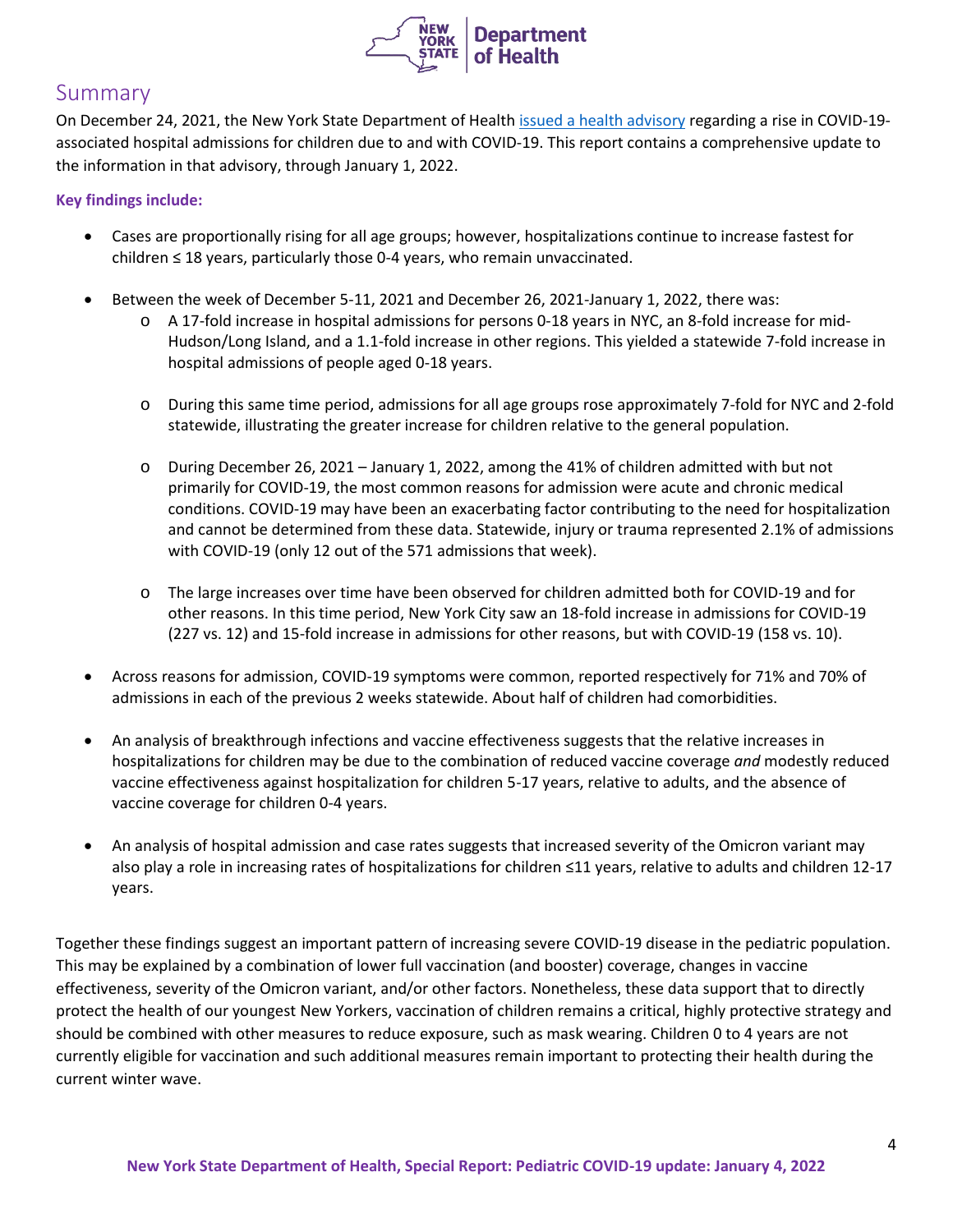

# <span id="page-4-0"></span>Detail

## <span id="page-4-1"></span>Data sources

This report contains information from 3 statewide New York State databases, which have been used for ongoing public reporting and analyses since the outset of the COVID-19 pandemic:

- **Electronic Clinical Laboratory Reporting System (ECLRS)**. This New York State Department of Health (NYS DOH) system collects all reportable COVID-19 test results (nucleic acid amplification test [NAAT] or antigen) in New York State.<sup>1,2</sup>
- **Health Electronic Response Data System (HERDS)**. This NYS DOH program includes a statewide, daily electronic survey of all inpatient facilities in New York. Data on new admissions and current hospitalizations with a laboratory-confirmed COVID-19 diagnosis are entered into HERDS daily by trained hospital staff members. Note, no information was reported to HERDS on December 25, 2021. Data for this day were reported on December 26.
- **New York State Immunization Information System (NYSIIS) and the Citywide Immunization Registry (CIR).** These two systems are respectively used by NYS DOH and NYC Department of Mental Health and Hygiene to collect and store all COVID-19 provider vaccination data for persons residing in New York State, outside of New York, and in New York City (excluding selected settings reporting only to the federal government).  $2^{-4}$

# <span id="page-4-2"></span>Laboratory-confirmed COVID-19 (e.g. positive test results, cases)

## *Key findings*

Trends in laboratory-confirmed COVID-19 are shown in Table 1 and Figures 1-2. Over the previous month, during the current winter wave, the numbers of reported cases and rates have reached all-time high levels in New York State. Before this wave, the largest single-day reported number of cases was 19,942 on January 14, 2021 (rate: 102/100,000 persons). Although rates have increased and are high for all groups, the highest rates are among those < 65 years, particularly those 18-64 years (370 per 100,000) and 12-17 years (307 per 100,000). Note these results include results reported to ECLRS only and do not include home tests that may not have been reported, nor undiagnosed infections.

|              | # new cases | Rate per 100,000 |               |                            |  |  |  |  |
|--------------|-------------|------------------|---------------|----------------------------|--|--|--|--|
| Age group    | 1/01/22     | 1/01/22          | 7-day average | Change vs. prior<br>7 days |  |  |  |  |
| $0 - 4$      | 2,777       | 243.5            | 225.8         | $(+120.0\%)$               |  |  |  |  |
| $5 - 11$     | 4,463       | 285.3            | 265.4         | $(+61.2%)$                 |  |  |  |  |
| $12 - 17$    | 4,188       | 307.1            | 318.8         | $(+55.0%)$                 |  |  |  |  |
| 18-64        | 45,416      | 370.4            | 374.8         | $(+74.3%)$                 |  |  |  |  |
| $65+$        | 5,681       | 176.8            | 151.8         | $(+151.3%)$                |  |  |  |  |
| <b>Total</b> | 62,526      | 320.0            | 316.8         | $(+77.6%)$                 |  |  |  |  |

# *Table 1. COVID-19 Cases by age, 1/01/21 and change from previous week*

*Source: ECLRS*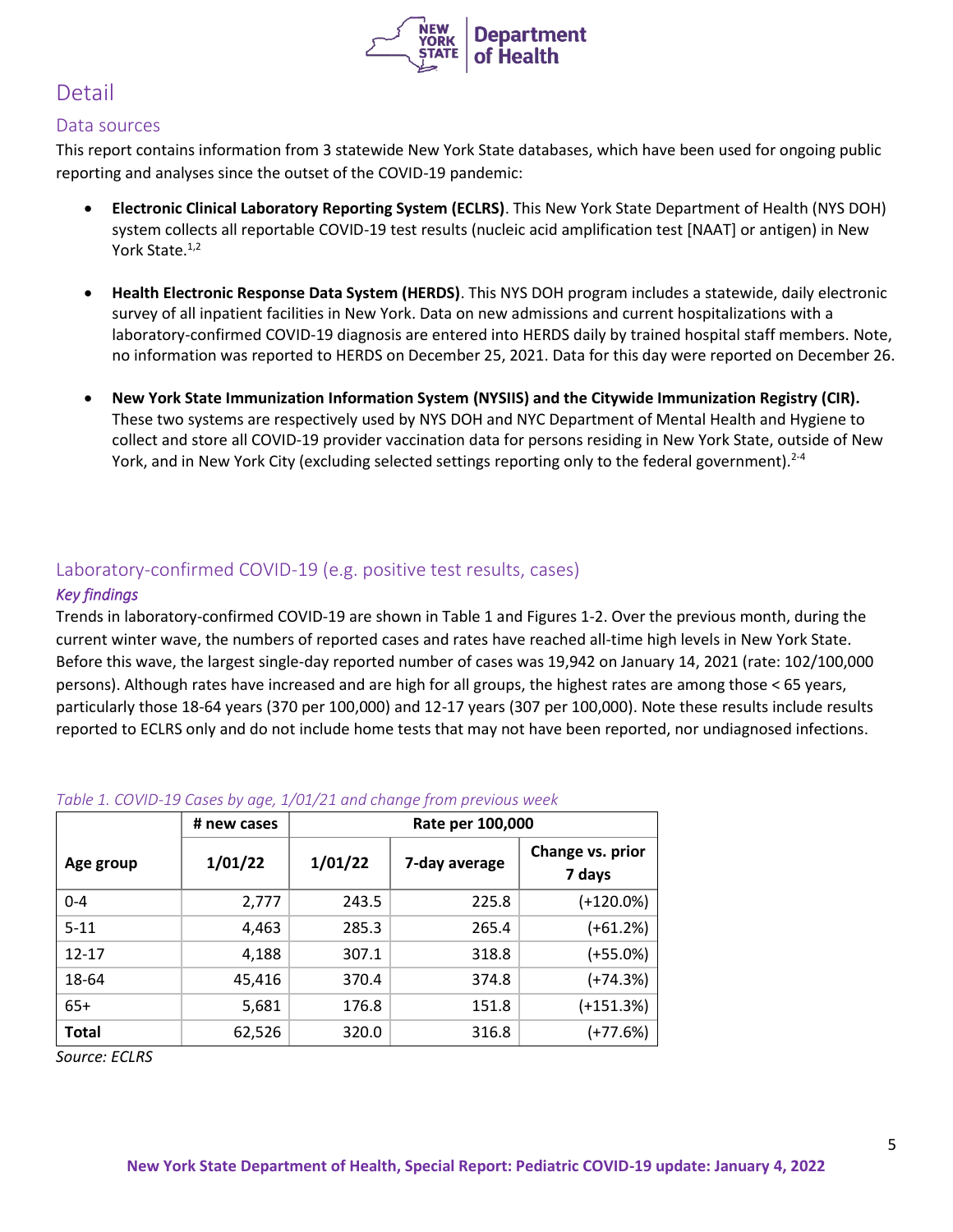

#### *Figure 1. Trends in COVID-19 Cases by age, all age groups, January 1, 2021 – December 29, 2021*



#### *Source: ECLRS*

#### *Figure 2. Trends in COVID-19 Cases by age, January 1, 2021 – December 29, 2021, focus on 0-18 years*



*Source: ECLRS*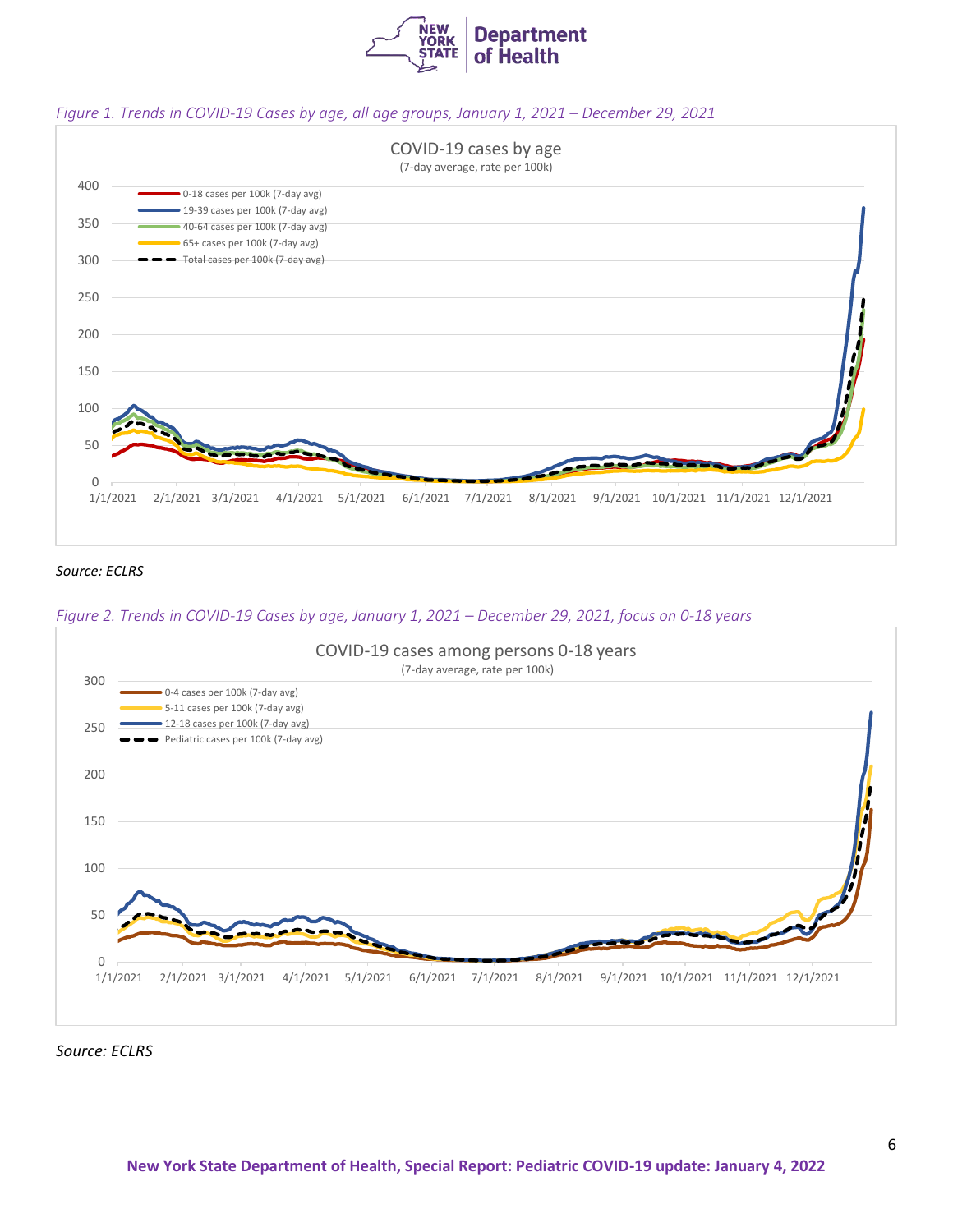

# <span id="page-6-0"></span>New hospital admissions and current hospitalizations

## <span id="page-6-1"></span>Overall trends by age

## *Key findings*

- New admissions represent persons newly hospitalized with laboratory-confirmed COVID-19. Persons seen in an emergency department for illness or injuries, but not admitted to the hospital, are not included in these data. In comparison to positive test data above, which represent asymptomatic and symptomatic cases confirmed with a reported result, these data represent severe disease associated with COVID-19.
- Per Table 2, the highest rates of new admissions are seen among persons ≥65 years. Older age is a risk-factor for severe COVID-19 and this group has been proportionally most affected by severe disease throughout the pandemic.
- In contrast, despite lower absolute rates of hospitalization, the most rapid relative rises in hospitalizations have been observed for children ≤ 18 years (Table 2, Figure 3).
- Per Figure 3, among children, rates have grown fastest for ages 0-4 years, a group that remains unvaccinated. The current 7-day average hospitalization rate for children 0-4 years of 3.9 per 100,000 exceeds statewide average rates observed for *all ages* in mid-November 2021, indicating a high admissions burden for this age group in particular.
- The next sections of this report describe this greater hospitalization risk for children in greater detail. These increases may be a function of lower coverage of a full vaccine series (full vaccination), changes in vaccine effectiveness (possibly associated with lower booster dose coverage), intrinsic severity of the Omicron variant for children, or other factors. Data are additionally presented on these issues.

|                                    | 0-4 years<br>Change since |                          |      | 5-11 years<br>Change since |      | <b>12-18 years</b><br>Change since |      | 19-64 years<br>Change since |       | 65+ years<br>Change since |  |
|------------------------------------|---------------------------|--------------------------|------|----------------------------|------|------------------------------------|------|-----------------------------|-------|---------------------------|--|
|                                    | Rate                      | Dec. 5-11                | Rate | Dec. 5-11                  | Rate | Dec. 5-11                          | Rate | Dec. 5-11                   | Rate  | Dec. 5-11                 |  |
| December 5 - 11                    | 0.44                      | $\overline{\phantom{a}}$ | 0.18 | $\hspace{0.05cm} \ldots$   | 0.13 | --                                 | 1.87 | $- -$                       | 7.62  | $- -$                     |  |
| December 12 - 18                   | 0.56                      | $+29%$                   | 0.19 | +5%                        | 0.34 | $+153%$                            | 2.17 | $+16%$                      | 7.94  | $+4%$                     |  |
| December $19 - 25$ (excl. $25th$ ) | 1.43                      | +226%                    | 0.42 | +130%                      | 0.60 | +353%                              | 2.78 | +48%                        | 8.70  | $+14%$                    |  |
| December 26 - January 1            | 3.91                      | +791%                    | 0.79 | +335%                      | 1.52 | $+1.047%$                          | 6.39 | $+241%$                     | 21.87 | +187%                     |  |

#### *Table 2. COVID-19 new hospital admission rates by age, December 5, 2021 – January 1, 2022*

*\* Rates are 7-day average admissions per 100,000 Source: HERDS*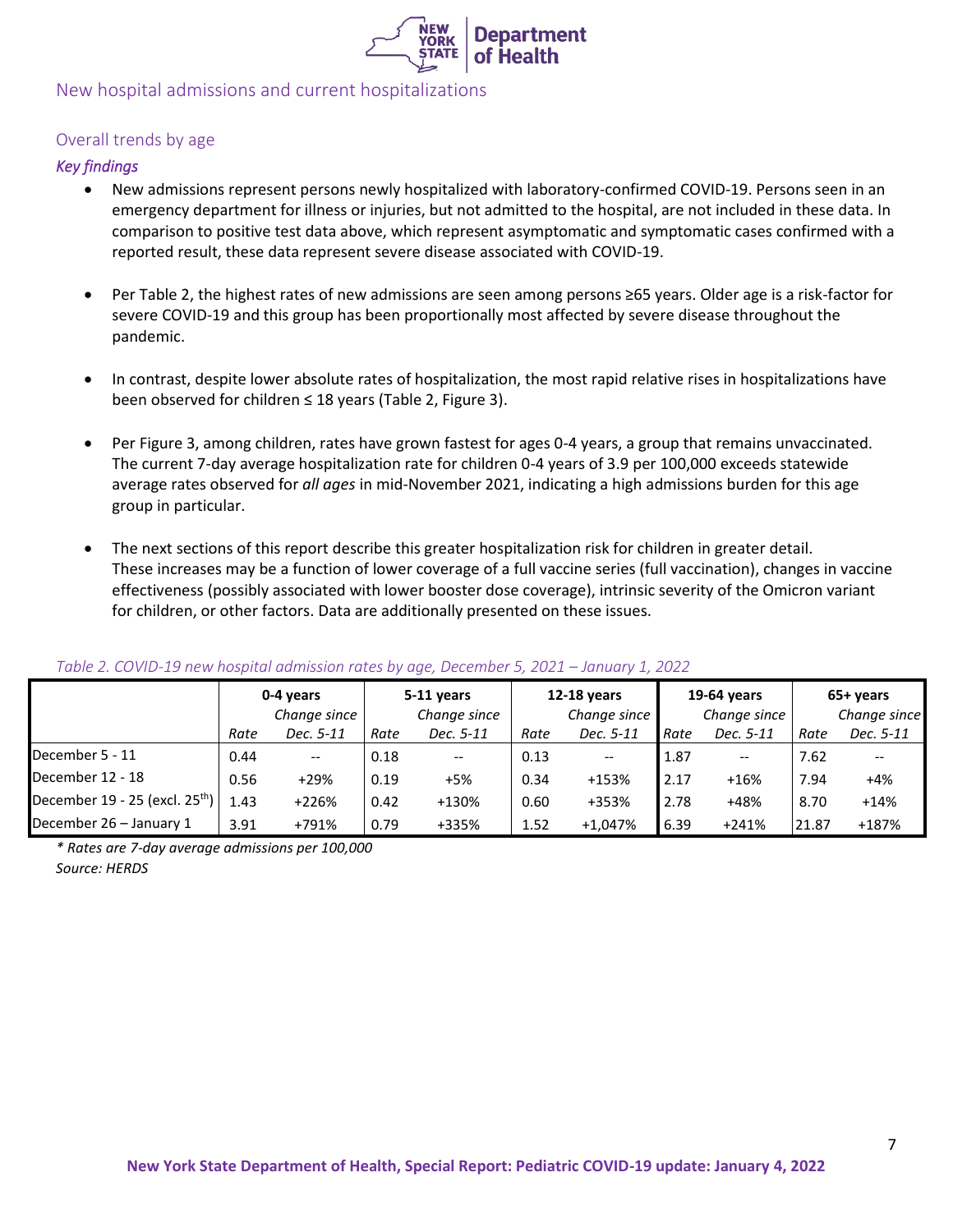

### *Figure 3. Monthly trends in COVID-19 hospital admissions by age, focus on 0-18 years*

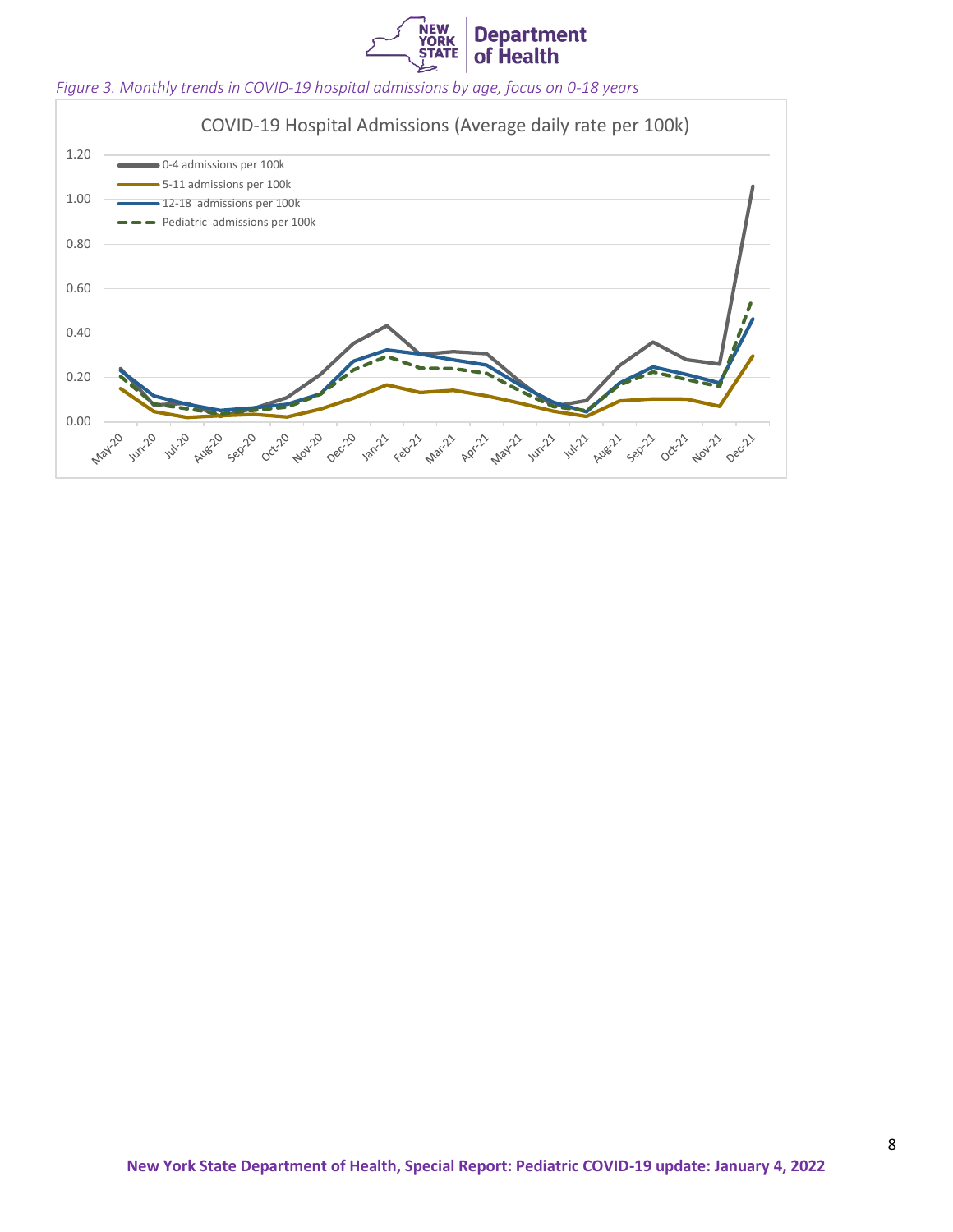

## <span id="page-8-0"></span>Focus on new admissions among children 0-18 years

## *Key findings:*

- Pediatric hospitalizations have been increasing fastest in NYC and mid-Hudson/Long Island regions (Table 3). Between the week of December 5-11, 2021 and December 26 2021-January 1, 2022:
	- o There was a 17-fold increase in hospital admissions for persons 0-18 years in NYC (e.g. about +1700%, or an 18-times relative change), an 8-fold increase for mid-Hudson/Long Island, and a 1.1-fold increase in other regions. This yielded a statewide 7-fold increase in hospital admissions of people aged 0-18.
	- o Admissions for all age groups rose approximately 7-fold for NYC and 2-fold statewide, illustrating the greater increase for children relative to the general population.
- Fifty-five percent of hospitalizations were in children 0-4 years, who comprise 26% of the 0-18 population and remain unvaccinated.
- Patients with reasons other than COVID-19 indicated may have had COVID-19 as a contributing cause for hospitalization and often have symptoms of COVID-19.<sup>5</sup> The causal role of COVID-19 in hospital admissions is challenging to ascertain in real time, and often requires in-depth medical chart review after discharge. Because of this, all admissions "with COVID-19" are used to describe the total burden of hospitalizations associated with COVID-19. Details on the indicated reasons for admission are presented in Tables 4-7:
	- o Per Tables 4-5, about 60% of admissions statewide were indicated with the reason "for COVID-19"; this has not changed since the Omicron-associated increase in cases and hospitalization began. This is consistent with adult trends, and those recorded months earlier.
	- o The large increases noted above between the weeks of December 5-11, 2021 and December 26 2021- January 1, 2022, have been observed for children admitted both for COVID-19 and for other reasons (Table 4). For example, New York City saw an 18-fold increase in admissions for COVID-19 (227 vs. 12) and 15-fold increase in admissions for other reasons, but with COVID-19 (158 vs. 10).
	- o Between December 26, 2021 January 1, 2022, among children not primarily admitted for COVID-19, but with a COVID-19 diagnosis, the most common reasons for admission were acute and chronic medical conditions (Table 6). COVID-19 may have been an exacerbating factor contributing to the need for hospitalization and cannot be determined from these data. Injury or trauma represented 2% of admissions with COVID-19.
- Across reasons for admission, COVID-19 symptoms were common, reported respectively for 75% and 69% of admissions in the previous 2 weeks in New York City, and 71% and 70% statewide.
- In the previous 2 weeks, comorbidities were present in a little under one-half of COVID-19 admissions. This indicates both the degree to which the most vulnerable children are being impacted by severe COVID-19 outcomes and to which other children without pre-existing conditions are also being impacted.

| $\frac{1}{2}$ and $\frac{1}{2}$ and $\frac{1}{2}$ and $\frac{1}{2}$ and $\frac{1}{2}$ and $\frac{1}{2}$ and $\frac{1}{2}$ and $\frac{1}{2}$ and $\frac{1}{2}$ and $\frac{1}{2}$ and $\frac{1}{2}$ and $\frac{1}{2}$ |        |                      |            |       |        |                          |            |       |                      |           |            |       |                  |
|---------------------------------------------------------------------------------------------------------------------------------------------------------------------------------------------------------------------|--------|----------------------|------------|-------|--------|--------------------------|------------|-------|----------------------|-----------|------------|-------|------------------|
| <b>Week</b>                                                                                                                                                                                                         |        | <b>New York City</b> |            |       |        | Mid-Hudson & Long Island |            |       | <b>Other Regions</b> |           |            |       | <b>Statewide</b> |
|                                                                                                                                                                                                                     | $0-4v$ | 5-11v                | $12 - 18v$ | Total | $0-4v$ | 5-11v                    | $12 - 18y$ | Total | 0-4v                 | $5 - 11v$ | $12 - 18v$ | Total | Total            |
| November 28 – December 4                                                                                                                                                                                            | 11     |                      |            | 23    |        |                          |            |       | 25                   |           | 17         | 53    | 85               |
| December 5 - 11                                                                                                                                                                                                     | 8      | 8                    |            | 22    | b      | 4                        |            | 12    | 21                   | 8         |            | 36    | 70               |
| December 12 - 18                                                                                                                                                                                                    | 20     | 11                   | 12         | 43    | b      |                          |            | 16    | 19                   |           | 21         | 45    | 104              |
| December 19 - 25 (excl. $25th$ )                                                                                                                                                                                    | 74     | 32                   | 31         | 137   | 21     | 6                        | 18         | 45    | 19                   | 8         | 19         | 46    | 228              |
| December 26 - January 1                                                                                                                                                                                             | 224    | 60                   | 101        | 385   | 54     | 16                       | 42         | 112   | 34                   |           | 29         | 74    | 571              |

#### *Table 3. New admissions with laboratory-confirmed COVID-19, ages 0-18 years, by region and week*

*Source: HERDS*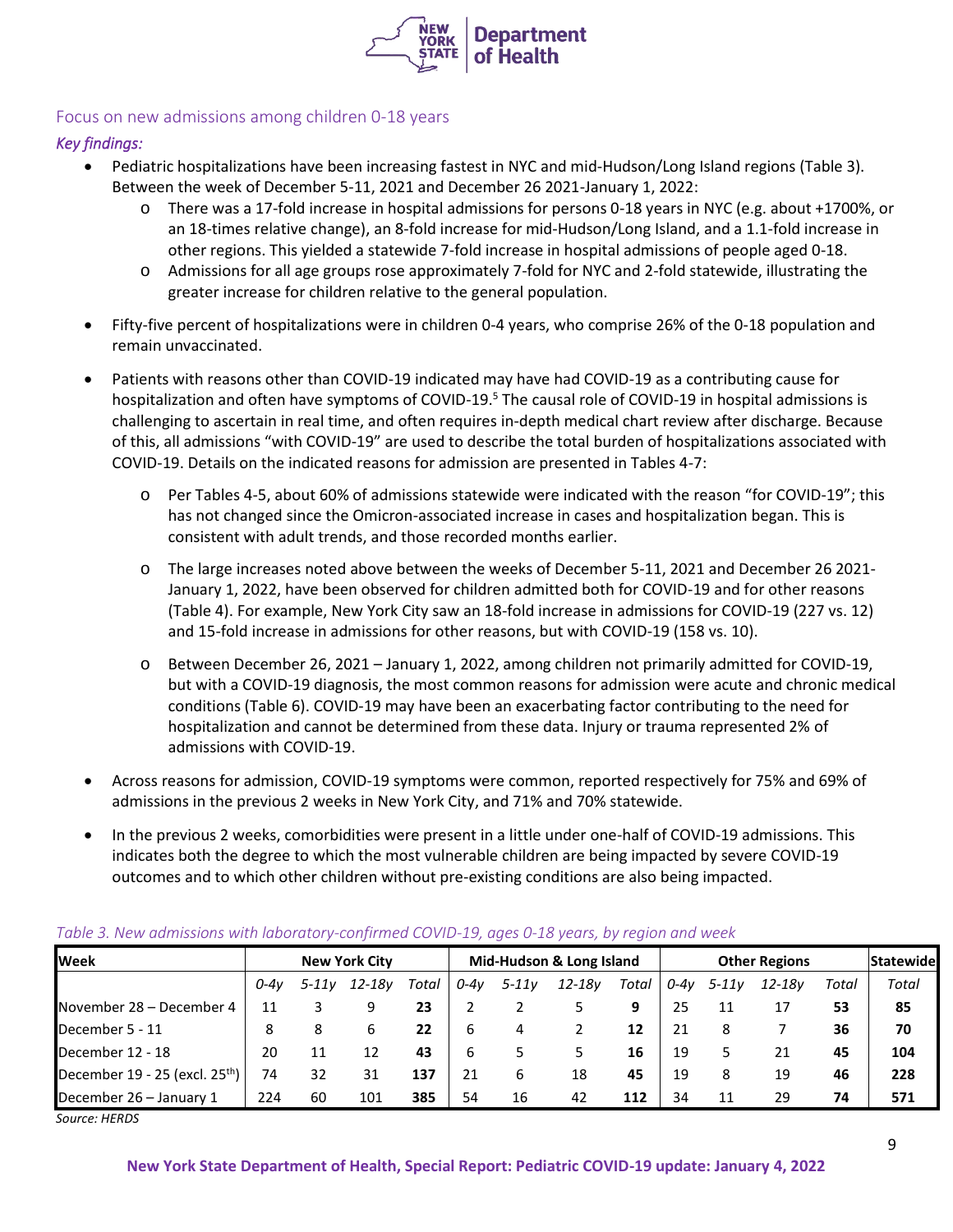

### *Table 4. Indicated reason for admission, among new admissions with COVID-19, previous 4 reporting weeks*

|                                    |            | <b>New York City</b>                    |            | <b>Statewide</b> |                                |        |  |
|------------------------------------|------------|-----------------------------------------|------------|------------------|--------------------------------|--------|--|
|                                    | Reason for | Admission indicated                     |            |                  | Reason for Admission indicated | Total  |  |
|                                    | admission  | for other reason, but                   |            | admission        | for other reason,              | with   |  |
|                                    |            | indicated as for with positive COVID-19 | Total with | indicated as     | but with positive              | COVID- |  |
| <b>Week</b>                        | COVID-19   | results                                 | COVID-19   |                  | for COVID-19 COVID-19 results  | 19     |  |
| November 28 – December 4           | 14         |                                         | 23         | 49               | 36                             | 85     |  |
| December 5 - 11                    | 12         | 10                                      | 22         | 44               | 26                             | 70     |  |
| December 12 - 18                   | 26         | 17                                      | 43         | 58               | 46                             | 104    |  |
| December $19 - 25$ (excl. $25th$ ) | 88         | 49                                      | 137        | 137              | 91                             | 228    |  |
| December 26 - January 1            | 227        | 158                                     | 385        | 339              | 232                            | 571    |  |

*Source: HERDS*

### *Table 5. Indicated reason for admission, among new admissions with COVID-19, previous 2 reporting weeks\**

|                          |                                 | Dec 19 - 25 (excl. 25 <sup>th</sup> ) |     | Dec 26 - Jan 1 |     |
|--------------------------|---------------------------------|---------------------------------------|-----|----------------|-----|
| Region                   | Reason for admission*           | n                                     | %   | n              | %   |
| New York City            | COVID-19                        | 88                                    | 64% | 227            | 59% |
|                          | Other reason, but with COVID-19 | 49                                    | 36% | 158            | 41% |
| Mid-Hudson & Long Island | COVID-19                        | 24                                    | 53% | 66             | 59% |
|                          | Other reason, but with COVID-19 | 21                                    | 47% | 46             | 41% |
| Other Regions            | COVID-19                        | 25                                    | 54% | 46             | 62% |
|                          | Other reason, but with COVID-19 | 21                                    | 46% | 28             | 38% |
| Statewide                | COVID-19                        | 137                                   | 60% | 339            | 59% |
|                          | Other reason, but with COVID-19 | 91                                    | 40% | 232            | 41% |

### *Source: HERDS*

\* Patients with reasons other than COVID-19 indicated may have had COVID-19 as a contributing cause for hospitalization and often have indicated symptoms for COVID-19

#### *Table 6. Indicated reason for admission, most recent week of December 26, 2021 – January 1, 2022\**

|                                  |                      | Mid-<br>Hudson & |                      |                  |
|----------------------------------|----------------------|------------------|----------------------|------------------|
| <b>Reason for Admission</b>      | <b>New York City</b> | Long Island      | <b>Other Regions</b> | <b>Statewide</b> |
| COVID-19                         | 227                  | 66               | 46                   | 339              |
| <b>Acute Medical Condition</b>   | 70                   | 20               | 15                   | 105              |
| <b>Chronic Medical Condition</b> | 21                   | 6                | 4                    | 31               |
| Gynecology / Obstetrics          | 6                    | 5                | 5                    | 16               |
| Injury / Trauma                  | 10                   | $\mathfrak{p}$   | $\Omega$             | 12               |
| Mental Health / Substance Abuse  | 13                   | 6                |                      | 20               |
| Newborn Care                     | 12                   | 3                | $\mathfrak{p}$       | 17               |
| Surgical / Procedures            | 8                    | 4                | 0                    | 12               |
| Other                            | 18                   |                  |                      | 19               |

*Source: HERDS*

\* Patients with reasons other than COVID-19 indicated may have had COVID-19 as a contributing cause for hospitalization and often have indicated symptoms for COVID-19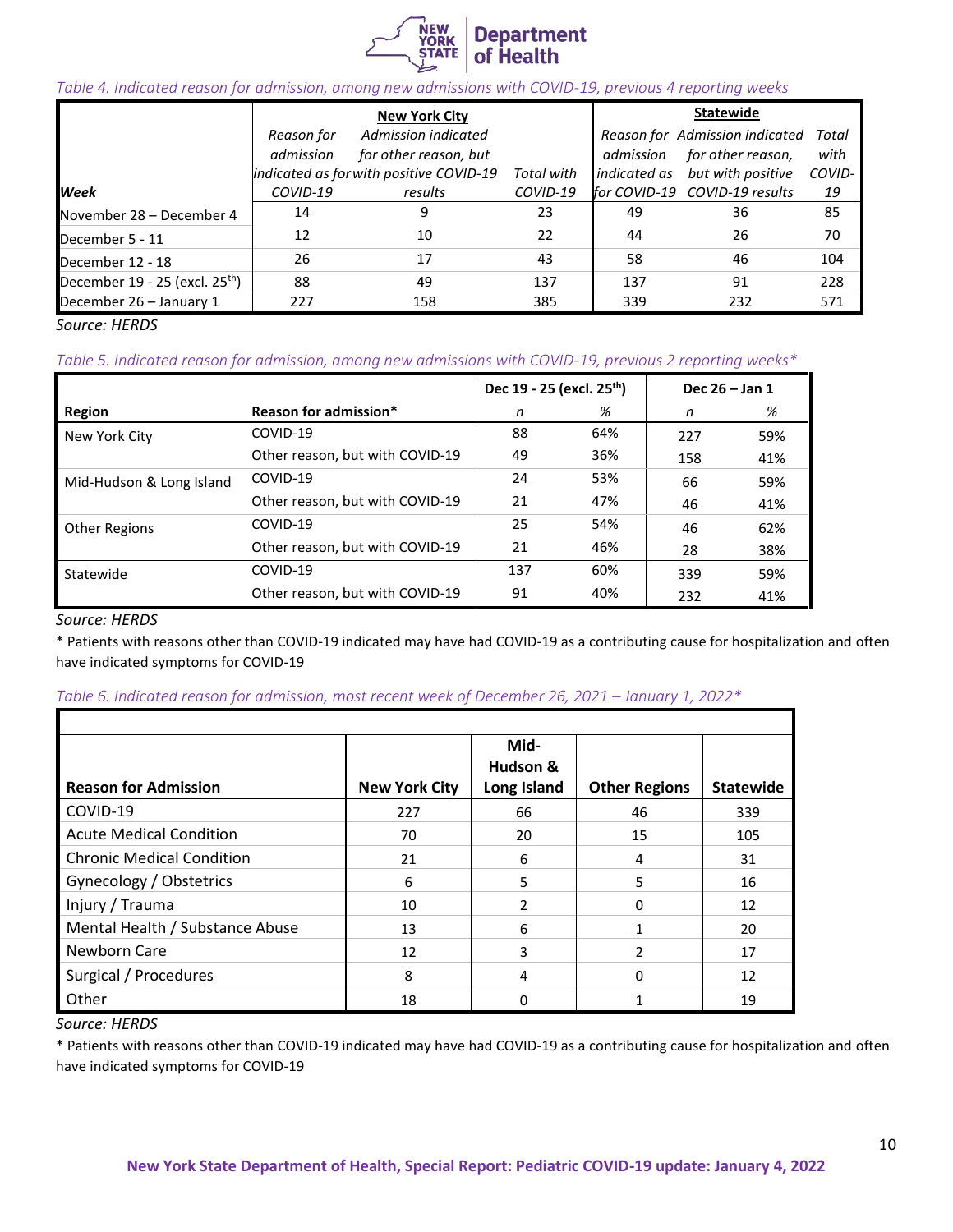

#### *Table 7. COVID-19 symptoms among new COVID-19 admissions, previous 2 reporting weeks*

|                          |                             | Dec 19 - 25 (excl. 25 <sup>th</sup> ) |     | Dec $26 - Jan 1$ |     |  |
|--------------------------|-----------------------------|---------------------------------------|-----|------------------|-----|--|
| Region                   | Symptomatic<br>for COVID-19 | n                                     | %   | n                | %   |  |
| New York City            | No                          | 34                                    | 25% | 120              | 31% |  |
|                          | <b>Yes</b>                  | 103                                   | 75% | 265              | 69% |  |
| Mid-Hudson & Long Island | No                          | 20                                    | 44% | 35               | 31% |  |
|                          | <b>Yes</b>                  | 25                                    | 56% | 77               | 69% |  |
| <b>Other Regions</b>     | No                          | 12                                    | 26% | 15               | 20% |  |
|                          | <b>Yes</b>                  | 34                                    | 74% | 59               | 80% |  |
| Statewide                | No                          | 66                                    | 29% | 170              | 30% |  |
|                          | Yes                         | 162                                   | 71% | 401              | 70% |  |

*Source: HERDS*

### *Table 8. Comorbidities indicated\*, among new admissions with COVID-19, previous 2 reporting weeks*

|                          |                      | Dec 19 - 25 (excl. 25 <sup>th</sup> ) |     | Dec $26 - Jan 1$ |     |  |
|--------------------------|----------------------|---------------------------------------|-----|------------------|-----|--|
| Region                   | <b>Comorbidities</b> | n                                     | %   | n                | %   |  |
| New York City            | No                   | 64                                    | 47% | 204              | 53% |  |
|                          | <b>Yes</b>           | 73                                    | 53% | 181              | 47% |  |
| Mid-Hudson & Long Island | No                   | 30                                    | 67% | 71               | 63% |  |
|                          | Yes                  | 15                                    | 33% | 41               | 37% |  |
| <b>Other Regions</b>     | No                   | 23                                    | 50% | 32               | 43% |  |
|                          | Yes                  | 23                                    | 50% | 42               | 57% |  |
| Statewide                | No                   | 117                                   | 51% | 307              | 54% |  |
|                          | Yes                  | 111                                   | 49% | 264              | 46% |  |

*Source: HERDS*

\* Only presence/absence of comorbidities, not details, available in HERDS reporting

## <span id="page-10-0"></span>Current hospitalizations among children 0-18 years

### *Key findings*

- Current hospitalizations provide a different perspective from new admissions, describing the current burden in the hospitals, rather than the occurrence of new severe disease.
- The pediatric bed census on the days in Table 9 continues to rise, in accordance with new admissions, to 243 children hospitalized on December 31, 2021. Although length of stay data are not currently available, the lower levels of currently-hospitalized patients, relative to new admissions, suggests average lengths of stay < 1 week.

## *Table 9. Patients currently hospitalized with laboratory-confirmed COVID-19, end of reporting weeks*

| <b>Week end date</b>             | <b>New York City</b> | Mid-Hudson & Long Island | <b>Other Regions</b> | <b>Statewide</b> |
|----------------------------------|----------------------|--------------------------|----------------------|------------------|
| Dec <sub>4</sub>                 | 11                   |                          | 25                   | 39               |
| Dec 11                           | 16                   |                          | 13                   | 35               |
| Dec 18                           | 35                   |                          | 19                   | 58               |
| Dec 24 (excl. 25 <sup>th</sup> ) | 85                   | 28                       | 29                   | 142              |
| Dec 31                           | 165                  | 50                       | 28                   | 243              |

*Source: HERDS*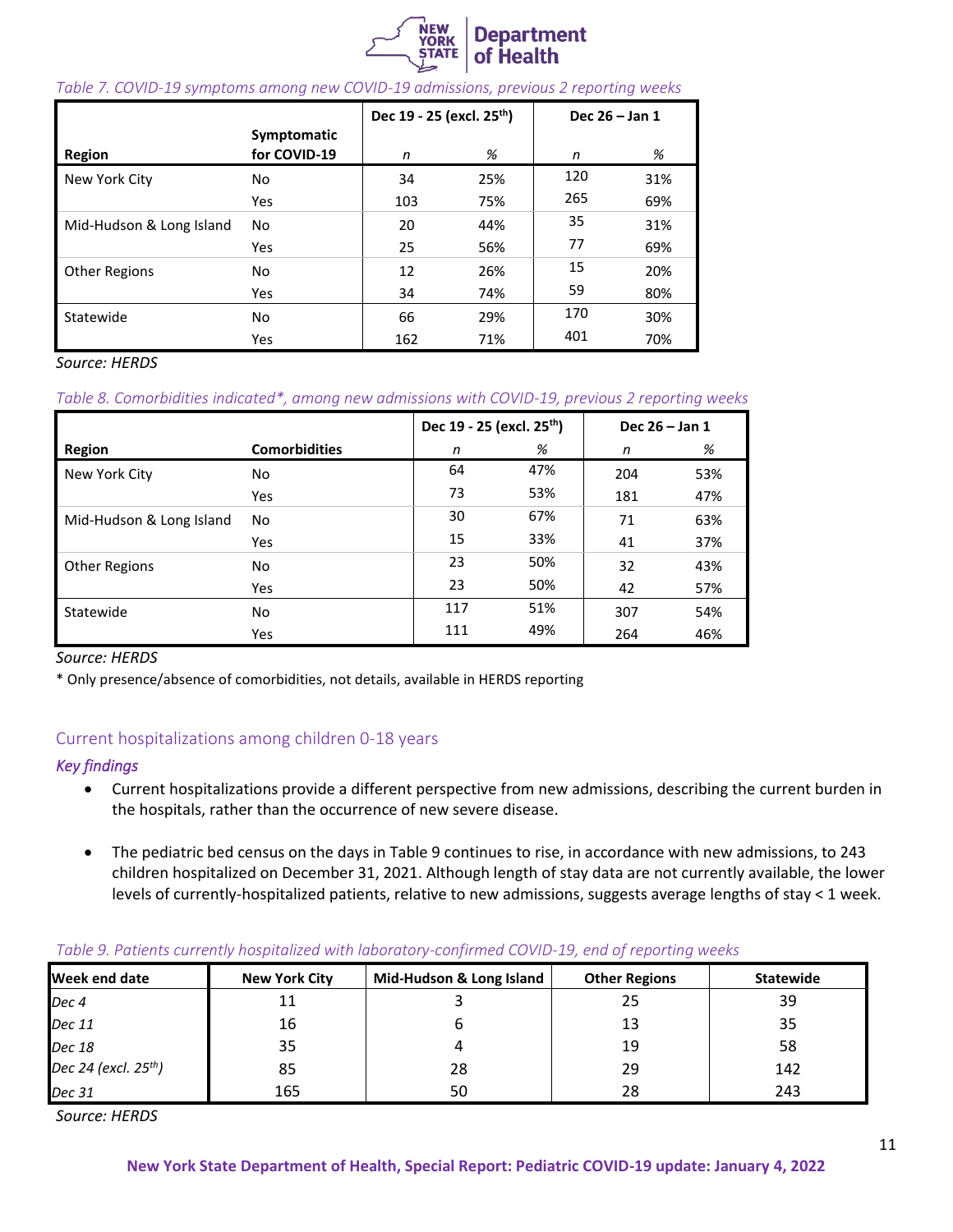

<span id="page-11-0"></span>Vaccination: coverage, breakthrough infections and hospitalizations, and vaccine effectiveness

Tables 10 and 11 provide data from analyses of linked immunization (NYSIIS/CIR), testing (ECLRS), and hospital admissions databases (HERDS). The methods utilized have been extensively described in our previous studies and online [NYS DOH dashboard.](https://coronavirus.health.ny.gov/covid-19-breakthrough-data)<sup>3,4,6</sup> Analyses of the pediatric population were not presented separately in those works and are now displayed below, in-depth. Estimates are provisional and subject to change as new data are reported, particularly in more recent weeks.

## *Key Findings*

- By the week of December 20-26 2021, the percent fully-vaccinated (series completion + 14 days) was low for children 12-17 years (62.1%) and particularly those 5-11 (12.0%), per Table 10. Children 0 – 4 years remain unvaccinated, and thus unprotected by vaccines, and are excluded from these tables. Full-vaccination is necessary to have the most protection from COVID-19 and insufficient coverage is likely a significant driver of increased COVID-19 risk for children.
- Examining new laboratory-confirmed infections (cases), per Table 10:
	- o For children 5-11 years, in the week of December 20-26, rates were 3.2-fold higher for those unvaccinated relative to vaccinated, yielding an estimated vaccine-effectiveness (VE) of 69%. In conjunction with low 12% coverage, this yields 5% of cases occurring among vaccinated children.
	- o For children 12-17 years
		- Daily case rates were very high for both unvaccinated (358/100,000 persons) and vaccinated children (140/100,000 persons), in the week of December 20-26. The 2.6-fold higher rates for unvaccinated children yields an estimated vaccine-effectiveness of 62%.
		- Over the 4 weeks shown, the rates of breakthrough infection have been steadily rising and faster than those for unvaccinated children, yielding a decline in VE from 87% to 61% in recent weeks (more tha[n for adults\)](https://coronavirus.health.ny.gov/covid-19-breakthrough-data). This may be due to the increasin[g prevalence of the Omicron variant](https://coronavirus.health.ny.gov/covid-19-variant-data) in New York State (to estimated 89% by December 31, 2021), which has been associated with a reduced vaccine effectiveness, particularly for populations that have not received a booster dose.<sup>7</sup> Eligibility for boosters during the period of this report was limited to children  $\geq 16$  years
		- In conjunction with 62.1% full-vaccination coverage, these declines in VE yield an increase of cases among vaccinated children (breakthrough infection) from 20% to 43% in recent weeks. Nonetheless, vaccinated children in New York remained less likely to become COVID-19 cases during the weeks analyzed, demonstrating the continued protection from vaccines.
	- Examining new hospital admissions with laboratory-confirmed COVID-19, per Table 11:
		- o Hospitalization rates were higher in unvaccinated (1.56/100,000 persons) versus vaccinated children (0.31/100,000 persons), in the week of December 20-26. The 5-fold higher rates for unvaccinated children yields an estimated vaccine-effectiveness of 81% against hospitalization.
		- o Similar to cases, the rate of hospitalizations among fully-vaccinated children has been increasing more rapidly than the rate among unvaccinated children. This pattern yielded a decline in vaccine effectiveness VE for hospitalization, from 95% to 81% for children 12-17 years, in the weeks studied. This may be likewise a result of increasing Omicron variant prevalence, as described above.
		- o Together with vaccine coverage, this has shifted the share of hospitalized 12-17 year old children from 9% to 26% in the observed weeks. Because of the small numbers, caution should be used in interpreting these and all estimates related to new admissions and vaccination.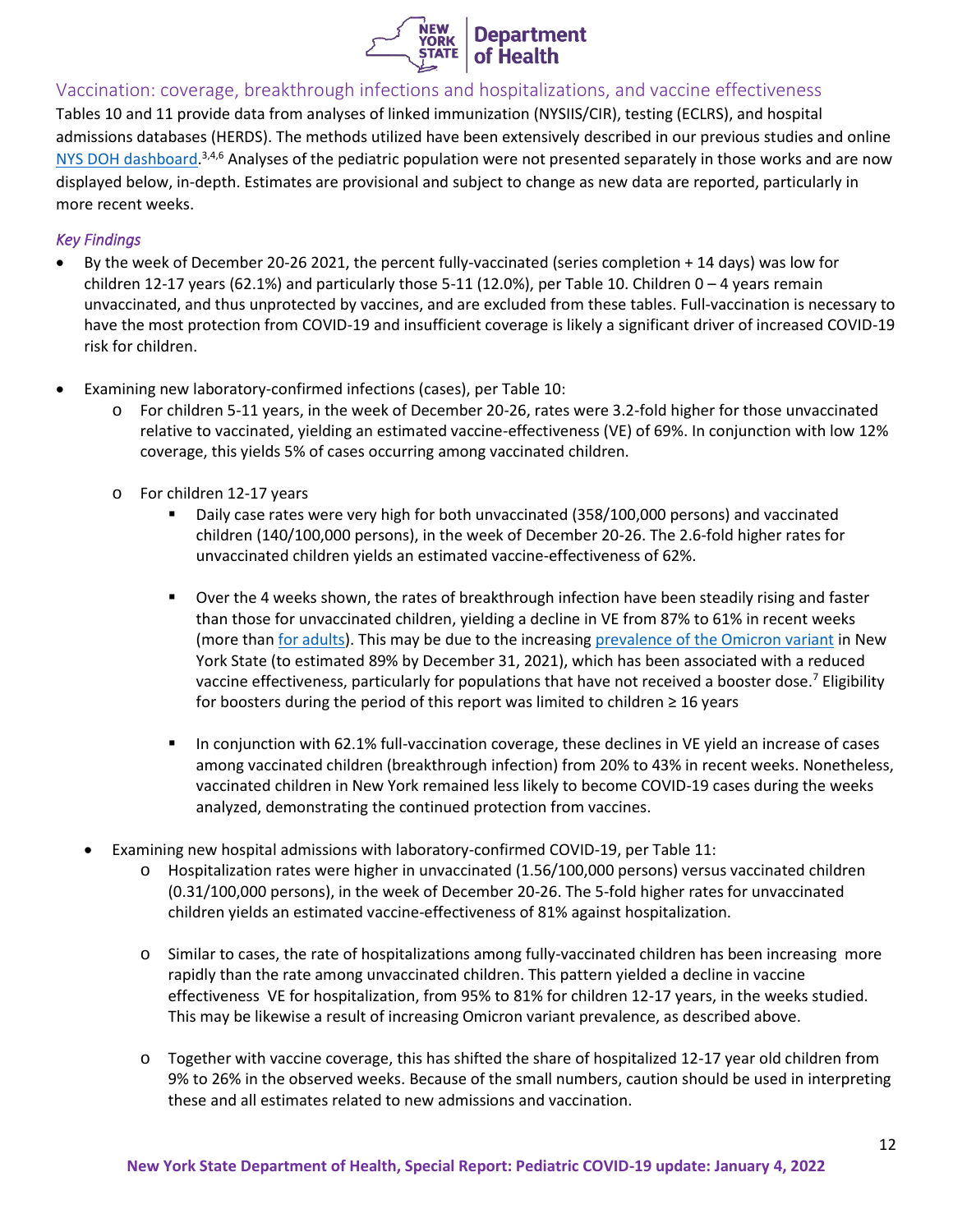

- o Despite these changes, vaccines strongly protected children from hospital admission, with 81% protection in the most recent week.
- **These data suggest that the relative increases in hospitalizations for children may be due to: reduced vaccine coverage** *and* **modestly-reduced vaccine effectiveness against hospitalization for children 5-17 years, relative to adults, and the absence of vaccine coverage for children 0-4 years.**

|                 |       |                   |                      | Distribution of new cases by vaccine status |              |            |               | <b>Rates and vaccine effectiveness</b> |     | <b>Full-vaccine</b> |
|-----------------|-------|-------------------|----------------------|---------------------------------------------|--------------|------------|---------------|----------------------------------------|-----|---------------------|
|                 |       |                   |                      |                                             |              |            |               |                                        |     | Coverage            |
|                 |       | <b>Vaccinated</b> | Partially-vaccinated |                                             | Unvaccinated |            |               |                                        |     |                     |
| Week            | Cases | % of cases        | Cases                | % of cases                                  | Cases        | % of cases | Vaccinated    | Unvaccinated                           | VE  | %                   |
|                 |       |                   |                      |                                             |              |            | rate per 100k | rate per 100k                          |     |                     |
| 5 -11 years $*$ |       |                   |                      |                                             |              |            |               |                                        |     |                     |
| Dec. 13-19      | 196   | 2%                | 1,275                | 11%                                         | 9,902        | 87%        | 38            | 144                                    | 73% | 5.4%                |
| Dec. 20-26      | 777   | 5%                | 2,220                | 13%                                         | 14,249       | 83%        | 68            | 216                                    | 69% | 12.0%               |
| $12 - 17$ years |       |                   |                      |                                             |              |            |               |                                        |     |                     |
| Nov. 29-Dec. 5  | 947   | 20%               | 130                  | 3%                                          | 3,727        | 78%        | 16            | 121                                    | 87% | 60.7%               |
| Dec. 6-12       | 1,218 | 23%               | 139                  | 3%                                          | 4.008        | 74%        | 21            | 133                                    | 84% | 61.1%               |
| Dec. 13-19      | 4,038 | 37%               | 366                  | 3%                                          | 6,515        | 62%        | 69            | 221                                    | 69% | 61.6%               |
| Dec. 20-26      | 8.321 | 43%               | 790                  | 4%                                          | 10.326       | 53%        | 140           | 358                                    | 61% | 62.1%               |

#### *Table 10. COVID-19 Cases among children 5-17 years, by vaccine status*

*Source: ECLRS, NYSIIS/CIR*

\* Full vaccination coverage < 1% in prior weeks

### *Table 11. New COVID-19 hospital admissions among children 5-17 years, by vaccine status*

|                    |                   |           |                             | Distribution of new hospitalizations by vaccine status | <b>Rates and vaccine effectiveness</b> | <b>Full-vaccine</b><br>Coverage |               |               |      |       |
|--------------------|-------------------|-----------|-----------------------------|--------------------------------------------------------|----------------------------------------|---------------------------------|---------------|---------------|------|-------|
|                    | <b>Vaccinated</b> |           | <b>Partially-vaccinated</b> |                                                        | Unvaccinated                           |                                 |               |               |      |       |
| Week               | Hosp              | % of hosp | Hosp                        | % of hosp                                              | Hosp                                   | $%$ of hosp                     | Vaccinated    | Unvaccinated  | VE   | %     |
|                    |                   |           |                             |                                                        |                                        |                                 | rate per 100k | rate per 100k |      |       |
| $5 - 11$ years $*$ |                   |           |                             |                                                        |                                        |                                 |               |               |      |       |
| Dec. 13-19         | 0                 | 0%        |                             | 5%                                                     | 19                                     | 95%                             | 0             | 0.28          | 100% | 5.4%  |
| Dec. 20-26         | 2                 | 4%        | 3                           | 6%                                                     | 49                                     | 91%                             | 0.17          | 0.73          | 76%  | 12.0% |
| $12 - 17$ years    |                   |           |                             |                                                        |                                        |                                 |               |               |      |       |
| Nov. 29-Dec. 5     | $\overline{2}$    | 9%        | 0                           | 0%                                                     | 20                                     | 91%                             | 0.03          | 0.65          | 95%  | 60.7% |
| Dec. 6-12          |                   | 8%        | 1                           | 8%                                                     | 11                                     | 74%                             | 0.02          | 0.36          | 95%  | 61.1% |
| Dec. 13-19         | 7                 | 23%       |                             | 3%                                                     | 22                                     | 62%                             | 0.12          | 0.74          | 84%  | 61.6% |
| Dec. 20-26         | 18                | 26%       | 6                           | 9%                                                     | 45                                     | 65%                             | 0.31          | 1.56          | 81%  | 62.1% |

*Source: HERDS, NYSIIS/CIR*

\* < 1% of this age group fully-vaccinated in previous weeks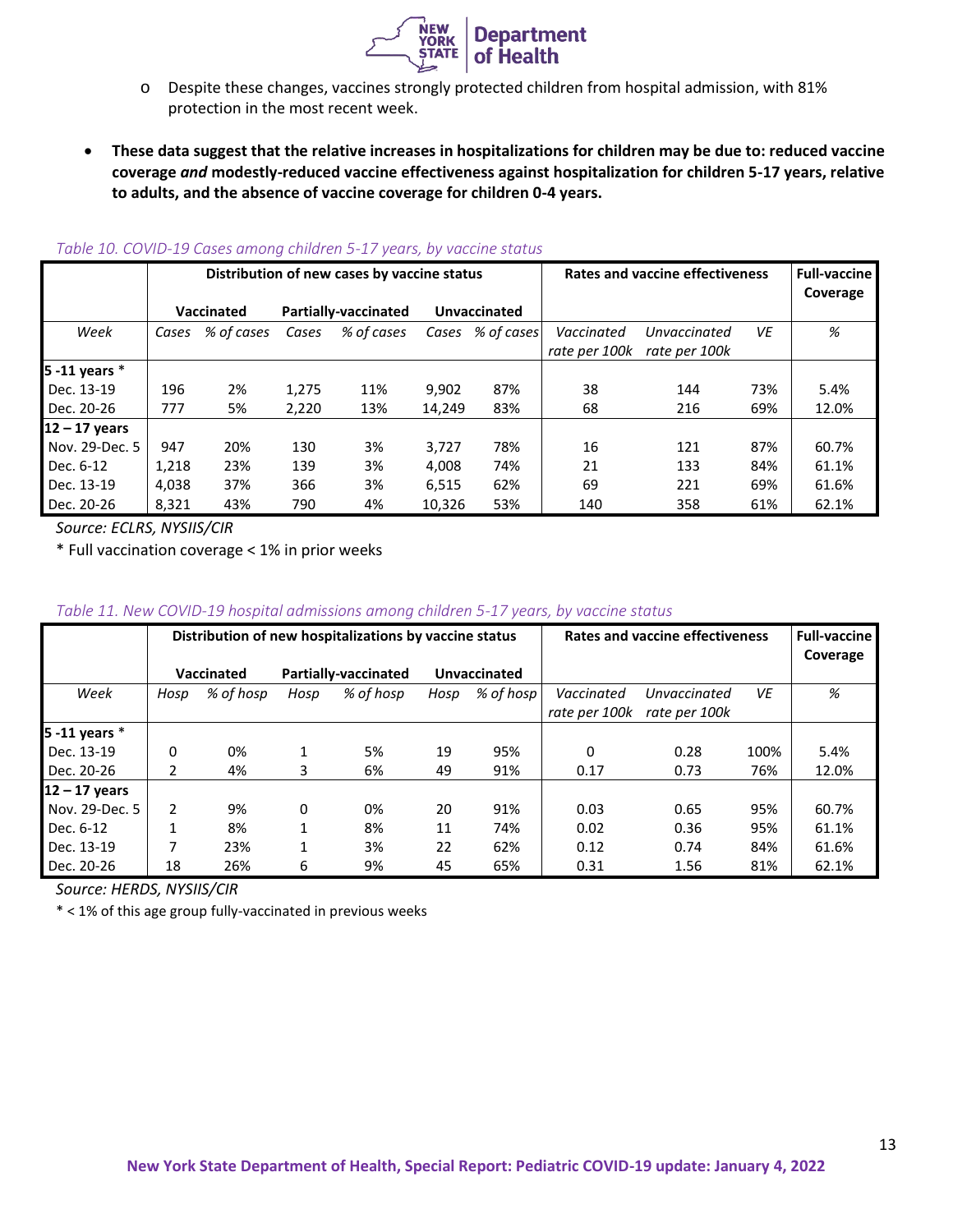

## <span id="page-13-0"></span>**Severity**

The Omicron variant has been reported to be less severe, per infection, in studies from South Africa and the United Kingdom, although data on pediatric cases remain limited.<sup>7,8</sup> Table 12 presents a preliminary assessment of the relative severity of cases by age group, using the ratio of new admissions per 100 cases (in aggregate) as the proxy measure of severity. This analysis compares two weeks in November just prior to the current surge, when the Delta variant was dominant, [comprising 99%](https://coronavirus.health.ny.gov/covid-19-variant-data) of specimens, to the week of December 20 to 26, when the Omicron variant became the majority variant. This table relates the number of hospitalizations relative to cases, for pediatric and adult age groups, and limited to unvaccinated individuals. This restriction removed the protective impact of vaccination. An admission is interpreted as indicative of serious illness. This analysis does not attempt to exclude children in whom SARS-CoV-2 infection was determined after admission. As noted above, trauma admissions accounted for a small share of admissions (2% in most recent week). While the impact of COVID on clinical presentation cannot be determined using admission data, however, this analysis suggests that children ≤11 years may not be at lower risk of hospitalization due to the Omicron variant, relative to the Delta variant.

## *Key findings*

- Consistent with international reports, the new admissions per 100 cases for unvaccinated persons 18+ decreased by 62.2% between the predominantly Delta-variant and Omicron-variant periods studied, from 8.4 per 100 to 3.2 per 100, suggesting decreased severity of the Omicron variant. For unvaccinated children 12-17 years, this decline was 45%, with fewer than 1 admission per 100 cases in both time periods.
- For unvaccinated children 5-11 years, there was a 71.5% increase in new admissions per 100 cases between the two time periods, reflecting increases to 0.30 admissions per 100 cases. This suggests that among infected children (cases) the likelihood of hospitalization has increased as the Omicron variant became predominant. Changes in reason for admission are unlikely to explain this finding, given the consistency of the proportion of admissions indicated for COVID-19 in recent weeks (per Tables 4-5).
- Similarly, for children 0-4 years, who are all unvaccinated, there was a 48.2% increase in new admissions per 100 cases, with values between 1-2 admissions per 100, reflecting higher risk for hospitalization compared to older children.
- Taken together, these results suggest that greater inherent severity of the Omicron variant may also play a role in increasing rates of hospitalizations for children ≤11 years, relative to adults and children 12-17 years. More study of this issue is needed.

|                                   |        | Two-week period of:<br>November $15 - 26$ |                       |                                 |            |                          |          |
|-----------------------------------|--------|-------------------------------------------|-----------------------|---------------------------------|------------|--------------------------|----------|
|                                   |        | (predominantly Delta variant)             |                       | (predominantly Omicron variant) |            |                          |          |
|                                   | Cases  | <b>New</b>                                | <b>New admissions</b> | Cases                           | <b>New</b> | New admissions Change in |          |
|                                   |        | admissions                                | per 100 cases         |                                 | admissions | per 100 cases            | ratio    |
| $ 0 - 4$ years (all unvaccinated) | 3,776  | 47                                        | 1.24                  | 8,130                           | 150        | 1.85                     | $+48.2%$ |
| $ 5 - 11$ years, unvaccinated     | 8,508  | 15                                        | 0.18                  | 16,205                          | 49         | 0.30                     | $+71.5%$ |
| $ 12 - 17$ years, unvaccinated    | 5,013  | 35                                        | 0.70                  | 11,736                          | 45         | 0.38                     | $-45.1%$ |
| 18+ years, unvaccinated           | 38,447 | 3,241                                     | 8.43                  | 104,854                         | 3,345      | 3.19                     | $-62.2%$ |

## *Table 12. Estimated severity of cases among unvaccinated persons, late November vs. late December, 2021*